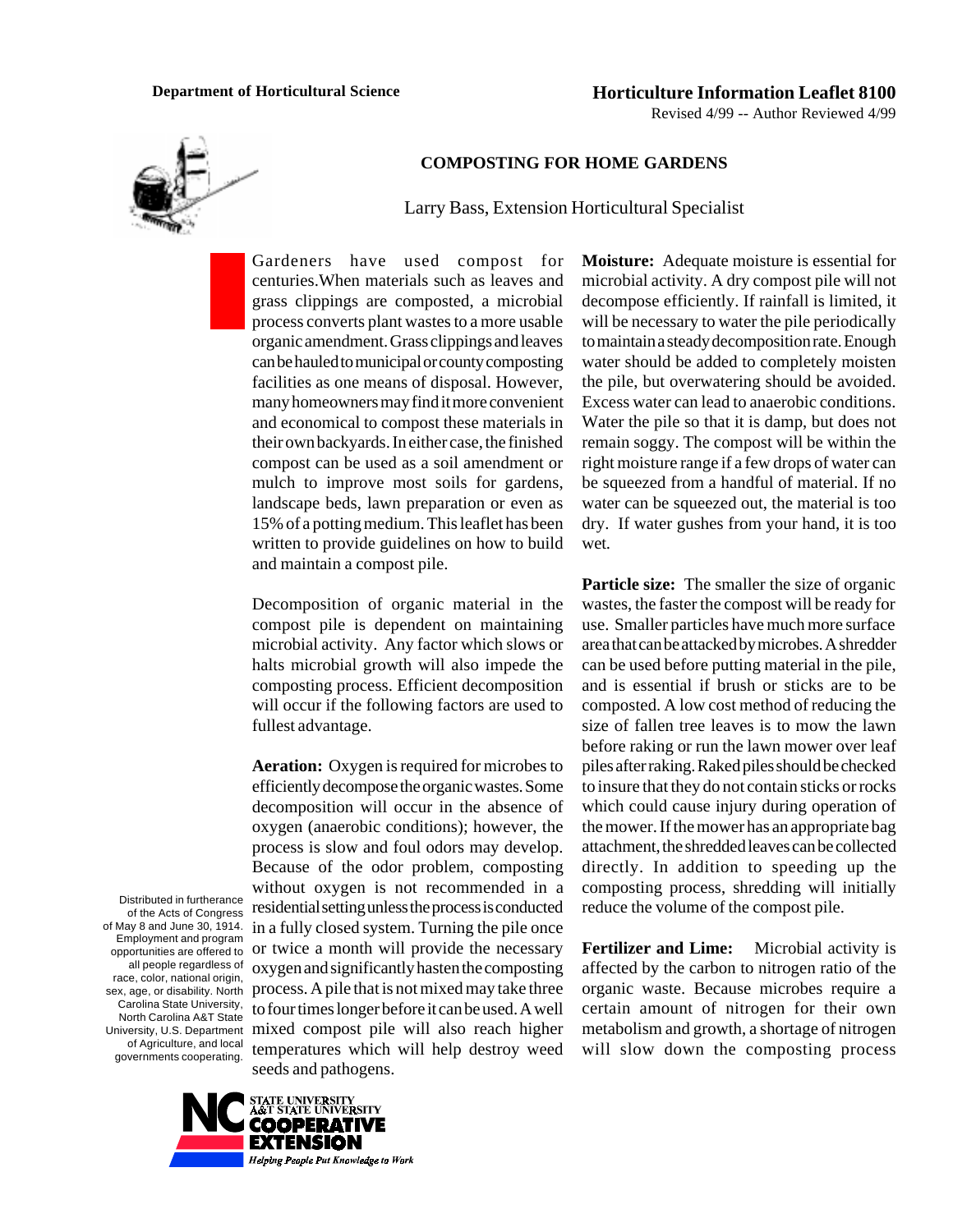considerably. Materials high in carbon relative to nitrogen such as straw or sawdust will decompose very slowly unless nitrogen fertilizer is added. Tree leaves are higher in nitrogen than straw or sawdust but decomposition of leaves would still benefit from an addition of nitrogen fertilizer or components high in nitrogen. Grass clippings are generally high in nitrogen and when mixed properly with leaves will enhance decomposition. Poultry litter, manure or blood meal can be used as organic sources of nitrogen. Otherwise, a fertilizer with a high nitrogen analysis (10-30%) should be used. Other nutrients such as phosphorus and potassium are usually present in adequate amounts for decomposition.

During the initial states of decomposition organic acids are produced, decreasing the pH. In the past, small amounts of lime have been suggested for maintaining and enhancing microbial activity at this time. However, high rates of lime will convert ammonium nitrogen to ammonia gas which will lead to the loss of nitrogen from the pile. Research indicated that lime additions may hasten decomposition; however, the loss of nitrogen from the pile often offsets the benefits of lime. In general, lime is not necessary for degradation of most yard wastes. The pH of finished compost is usually alkaline (pH= 7.1-7.5) without the addition of lime. If large quantities of pine needles, pine bark, or vegetable and fruit wastes are composted, additional lime may be necessary.

Many organic materials are suitable for composting. Yard wastes, such as leaves, grass clippings, straw, and non woody plant trimmings can be composted. Leaves are the dominant organic waste in most backyard compost piles. Grass clippings can be composted; however, with proper lawn management, clippings do not need to be removed from the lawn (see North Carolina Extension Bulletin *Carolina Lawns,* AG-69). If clippings are used, it is advisable to mix them with other yard wastes, otherwise the grass clippings may compact and restrict airflow. Branches and twigs greater than 1/4 inch in diameter should be put through a shredder/chipper. Kitchen wastes such as vegetable scraps, coffee grounds, and eggshells may also be added.

Sawdust may be added in moderate amounts if additional nitrogen is applied. Approximately 1 lb. of actual nitrogen (6 cups of ammonium nitrate) is required for 100 lbs. of dry sawdust. Wood ashes act as a lime source and if used should only be added in small amounts (no more than 1 cup per bushel or 10 pounds per ton of compost). Ordinary black and white newspaper can be composted; however, the nitrogen content is low and will consequently slow

down the rate of decomposition. If paper is composted, it should not be more than 10% of the total weight of the material in the compost pile.

Examples of other organic materials that can be used to add nutrients to the pile include: blood meal, bone meal, livestock manure, non-woody clippings, vegetable and flower garden refuse, hay, straw and lake plants. Livestock manure and poultry litter are nitrogen sources for composting. Approximately 100 pounds of poultry litter will provide 1.8 pounds of nitrogen.

Some materials may pose a health hazard or create a nuisance and therefore should not be used to make compost. Adding human or pet feces cannot be recommended because they may transmit diseases. Meat, bones, grease, whole eggs, and dairy products should not be added because they can attract rodents to the site. Most plant disease organisms and weed seeds are destroyed during the composting process when temperatures in the center of the pile reach 150-160<sup>o</sup>F.

Although plants that have been treated with herbicides or pesticides should be avoided for composting, small amounts of herbicide-treated plants (e.g., grass clippings) may be mixed in the pile as long as one is careful to allow thorough decomposition. Ideally, clippings from lawns recently treated with herbicides should be left on the lawn to decompose.

Use of plastic garbage bags is perhaps the simplest way to make compost. The bags are easy to handle, and require minimal maintenance. To make compost using this method, 30-40 gallon plastic bags should be alternatively filled with plant wastes, fertilizer and lime. About one tablespoon of a garden fertilizer with a high nitrogen content should be used per bag. Lime (one cup per bag) helps counteract the extra acidity caused by anaerobic composting. After filling, add about a quart of water. Close tightly. Set aside for six months to a year. Bags can be set in a basement or heated garage for better decomposition during winter months. Using garbage bags requires no turning or additional water after closing. The main advantage of composting in garbage bags is that it requires little maintenance; however, because oxygen is limited, the process is slow.

The barrel or drum composter generates compost is a relatively short period of time and provides an easy mechanism for turning **(Figure 1)**. This method requires a barrel of at least 55 gallons with a secure lid. Be sure that the barrel was not used to store toxic chemicals. Drill 6-9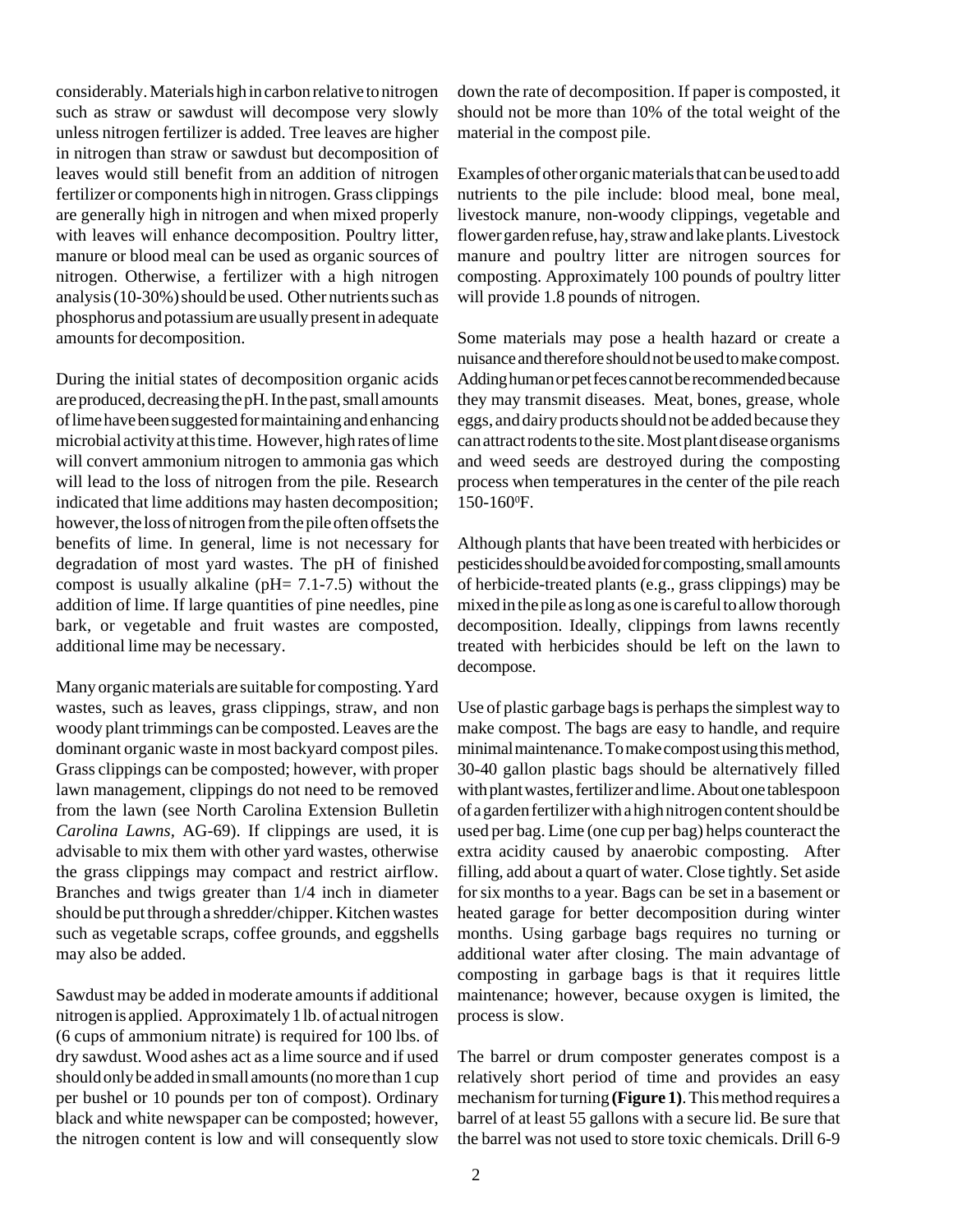

rows of 1/2 inch holes over the length of the barrel to allow for air circulation and drainage of excess moisture. Place the barrel upright on blocks to allow bottom air circulation. Fill the barrel 3/4 full with organic waste material and add about 1/4 cup of high (approximately 30%N) nitrogen containing fertilizer. Apply water until compost is moist but not soggy.

Every few days, turn the drum on its side and roll it around the yard to mix and aerate the compost. The lid can be removed after turning to allow for air penetration. Ideally, the compost should be ready in two to four months. The barrel composter is an excellent choice for the city dweller with a relatively small yard.

For larger quantities of organic waste, bin type structures are the most practical. As an example, a circular bin can be made by using a length of small spaced woven wire fencing and holding it together with chain snaps **(Figure 2)**. The bin should be about three to five feet in diameter and at least four feet high. A stake may be driven in the middle of the bin before adding material to help maintain the shape of the pile and to facilitate adding water. With this design, it is easiest to turn the composting material by simply unsnapping the wire, moving the wire cylinder a few feet, and turning the compost back into it.

A very efficient and durable structure for fast composting is a three-chambered bin **(Figure 3)**. It holds a considerable amount of compost, and allows good air circulation. The three chambered bin works on an assembly line idea, having three batches of compost in varying stages of decomposition. The compost material is started in the first bin and allowed to heat up for three to five days. Next, it is turned into the middle bin for another 4-7 days, while a



new batch of material is started in the first bin. Finally, the material in the middle bin is turned into the last bin as finished or nearly finished compost.

To make a three-chambered bin, it is best to use rot resistant wood such as redwood, salt treated wood or wood treated with an environmentally safe preservative or a combination of treated wood and metal posts. Unless the wood is treated or rot resistant, it will decompose within a few years. Each bin should be at least three to five feet in each dimension to contain enough volume to compost properly. Using removable slats in the front offers complete access to the contents for turning.

The compost pile should be located close to where it will be used and where it will not interfere with activities in the yard or offend neighbors. From the aesthetic point of view, it is best to compost in a location screened from view of both your property and neighbor's property. Examples of good locations for the pile include: near the garden or between the garage and house. Do not locate the compost pile near a well or on a slope that drains to surface water such as a stream or a pond. The pile will do best where it is protected from drying winds and in partial sunlight to help heat the pile. The more wind and sun the pile is exposed to, the more water it will need. Locating the pile too close to trees may also create problems as roots may grow into the bottom of the pile and make turning and handling the compost difficult.

Organic wastes, such as leaves, grass, and plant trimmings are put down in a layer eight to ten inches deep. Coarser materials will decompose faster if placed in the bottom layer. This layer should be watered until moist, but not soggy. A nitrogen source should be placed on top of this